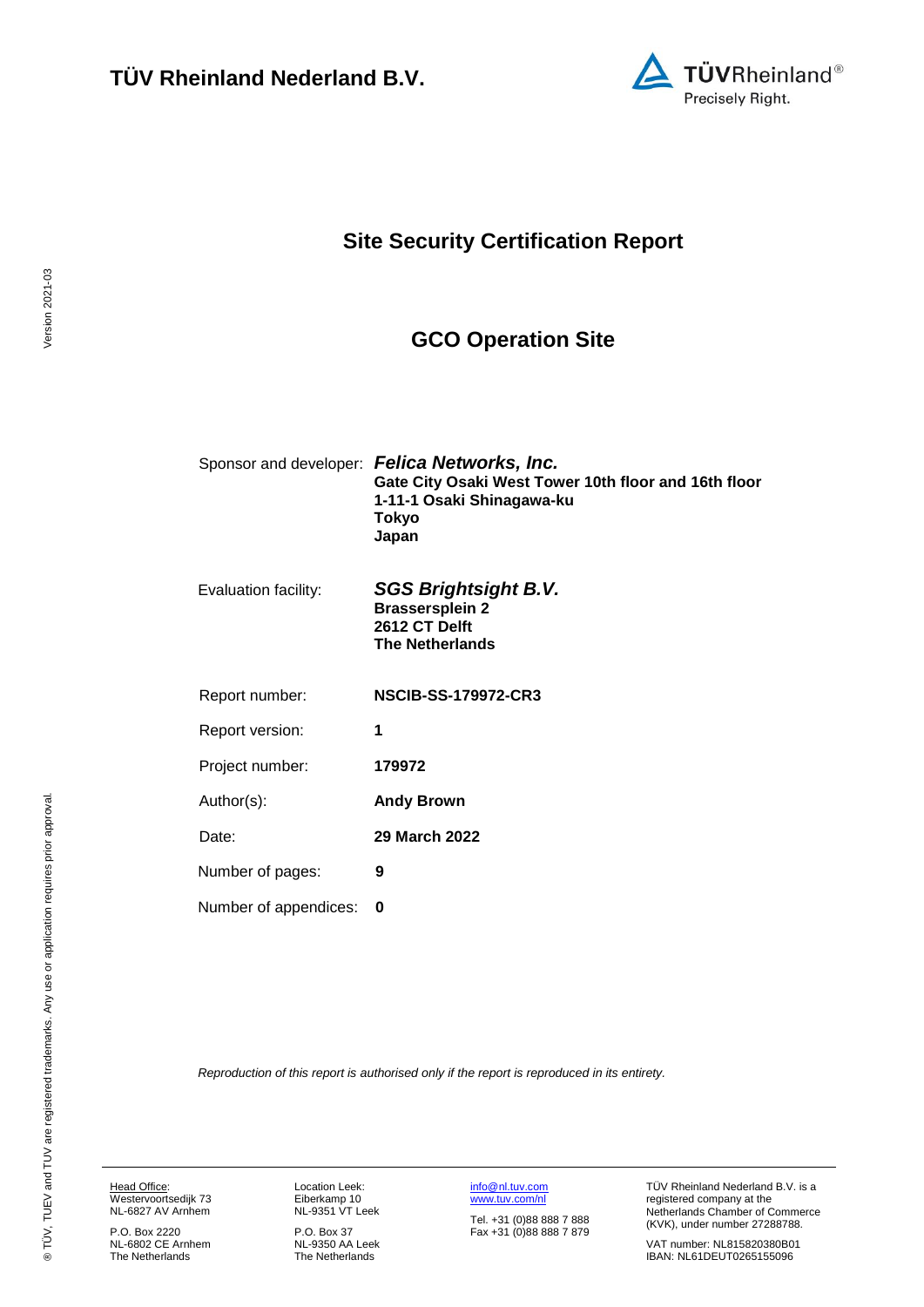

# **CONTENTS**

|     | <b>Foreword</b>                                       |                                   |  |
|-----|-------------------------------------------------------|-----------------------------------|--|
|     | <b>Recognition of the Certificate</b>                 | 4                                 |  |
|     | 1 Executive Summary                                   | 5                                 |  |
|     | 2 Certification Results                               | $6\phantom{1}6$                   |  |
| 2.1 | Site Identification                                   | 6                                 |  |
| 2.2 | Scope: Physical                                       | 6                                 |  |
| 2.3 | Scope: Logical                                        | 6                                 |  |
| 2.4 | <b>Evaluation Approach</b>                            | 6                                 |  |
| 2.5 | <b>Evaluation Results</b><br>Comments/Recommendations | $6\phantom{1}6$<br>$\overline{7}$ |  |
| 2.6 |                                                       |                                   |  |
|     | 3 Site Security Target                                | 8                                 |  |
| 4   | <b>Definitions</b>                                    | 8                                 |  |
| 5   | <b>Bibliography</b>                                   | 9                                 |  |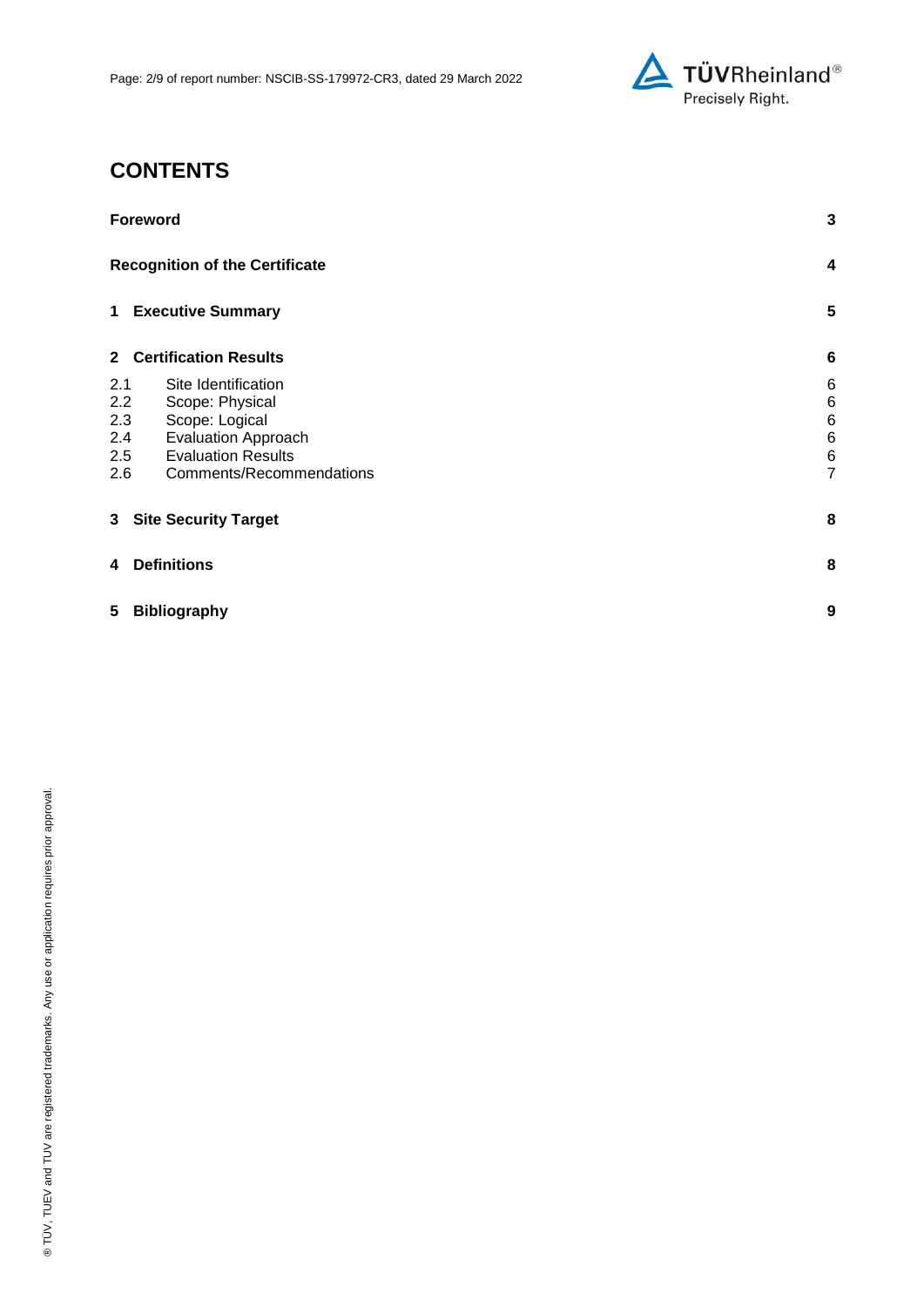

### **Foreword**

The Netherlands Scheme for Certification in the Area of IT Security (NSCIB) provides a third-party evaluation and certification service for determining the trustworthiness of Information Technology (IT) security products. Under this NSCIB, TUV Rheinland Nederland B.V. has the task of issuing certificates for IT security products, as well as for protection profiles and sites.

Part of the procedure is the technical examination (evaluation) of the product, protection profile or site according to the Common Criteria assessment guidelines published by the NSCIB. Evaluations are performed by an IT Security Evaluation Facility (ITSEF) under the oversight of the NSCIB Certification Body, which is operated by TÜV Rheinland Nederland B.V. in cooperation with the Ministry of the Interior and Kingdom Relations.

An ITSEF in the Netherlands is a commercial facility that has been licensed by TÜV Rheinland Nederland B.V. to perform Common Criteria evaluations; a significant requirement for such a licence is accreditation to the requirements of ISO Standard 17025 "General requirements for the accreditation of calibration and testing laboratories".

By awarding a Common Criteria certificate, TÜV Rheinland Nederland B.V. asserts that the product or site complies with the security requirements specified in the associated (site) security target, or that the protection profile (PP) complies with the requirements for PP evaluation specified in the Common Criteria for Information Security Evaluation. A (site) security target is a requirements specification document that defines the scope of the evaluation activities.

The consumer should review the (site) security target or protection profile, in addition to this certification report, to gain an understanding of any assumptions made during the evaluation, the IT product's intended environment, its security requirements, and the level of confidence (i.e., the evaluation assurance level) that the product or site satisfies the security requirements stated in the (site) security target.

Reproduction of this report is authorised only if the report is reproduced in its entirety.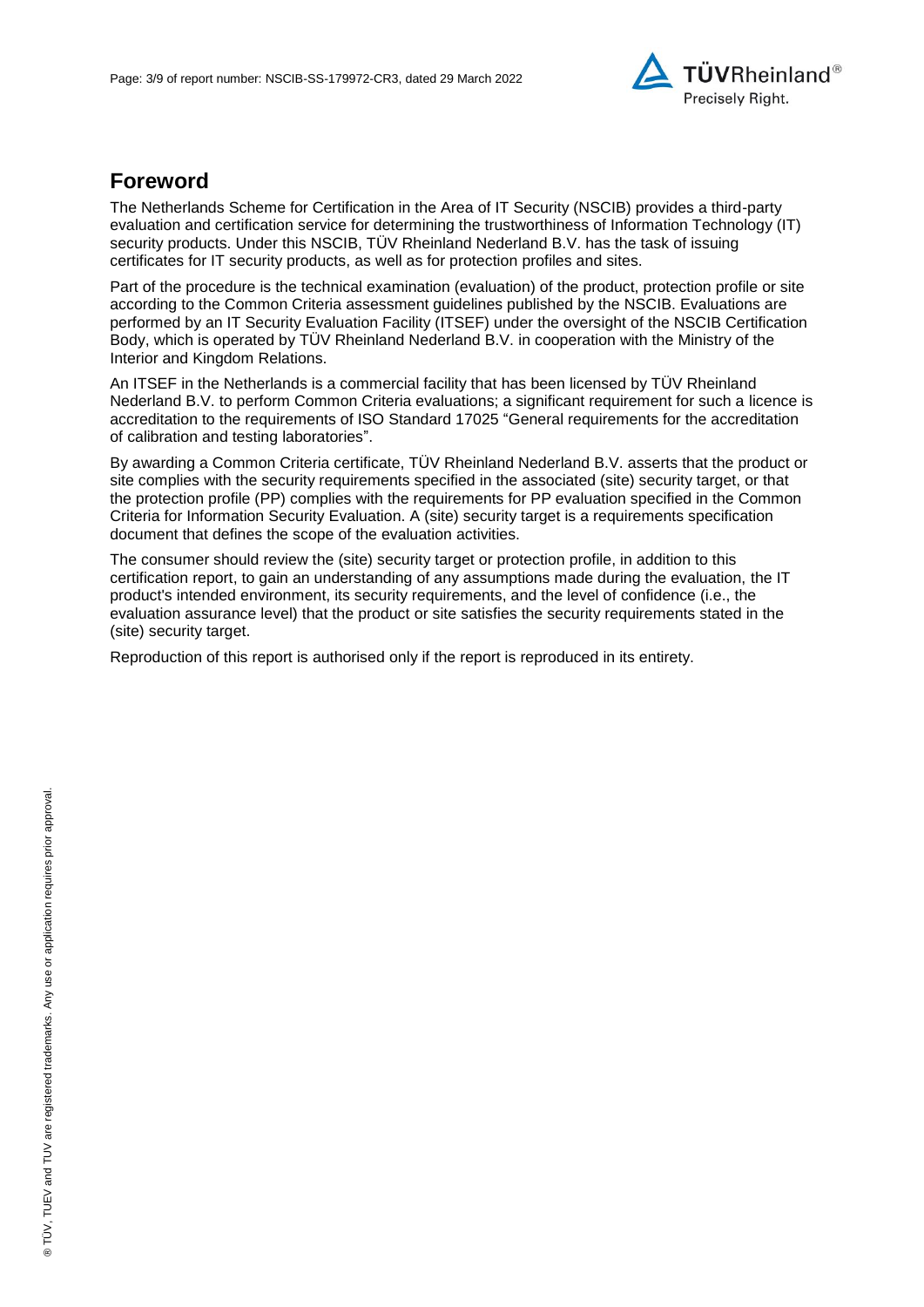

# **Recognition of the Certificate**

At the time of publication, the Common Criteria Recognition Arrangement (CCRA) and the SOG-IS Mutual Recognition Agreement (SOG-IS MRA) do not cover the recognition of Site Certificates. The site-security evaluation process, however, followed all the rules of these agreements and used the agreed supporting document for site certification *[CCDB]*. Therefore, the results of this evaluation and certification procedure can be reused by any scheme in subsequent product evaluations and certification procedures that make use of the certified site.

Presence of the CCRA and SOG-IS logos on this certificate would indicate that the certificate is issued in accordance with the provisions of the CCRA and the SOG-IS MRA and is recognised by the participating nations. The CCRA and the SOG-IS MRA do not cover site certification, however, so these logos are not present on this certificate.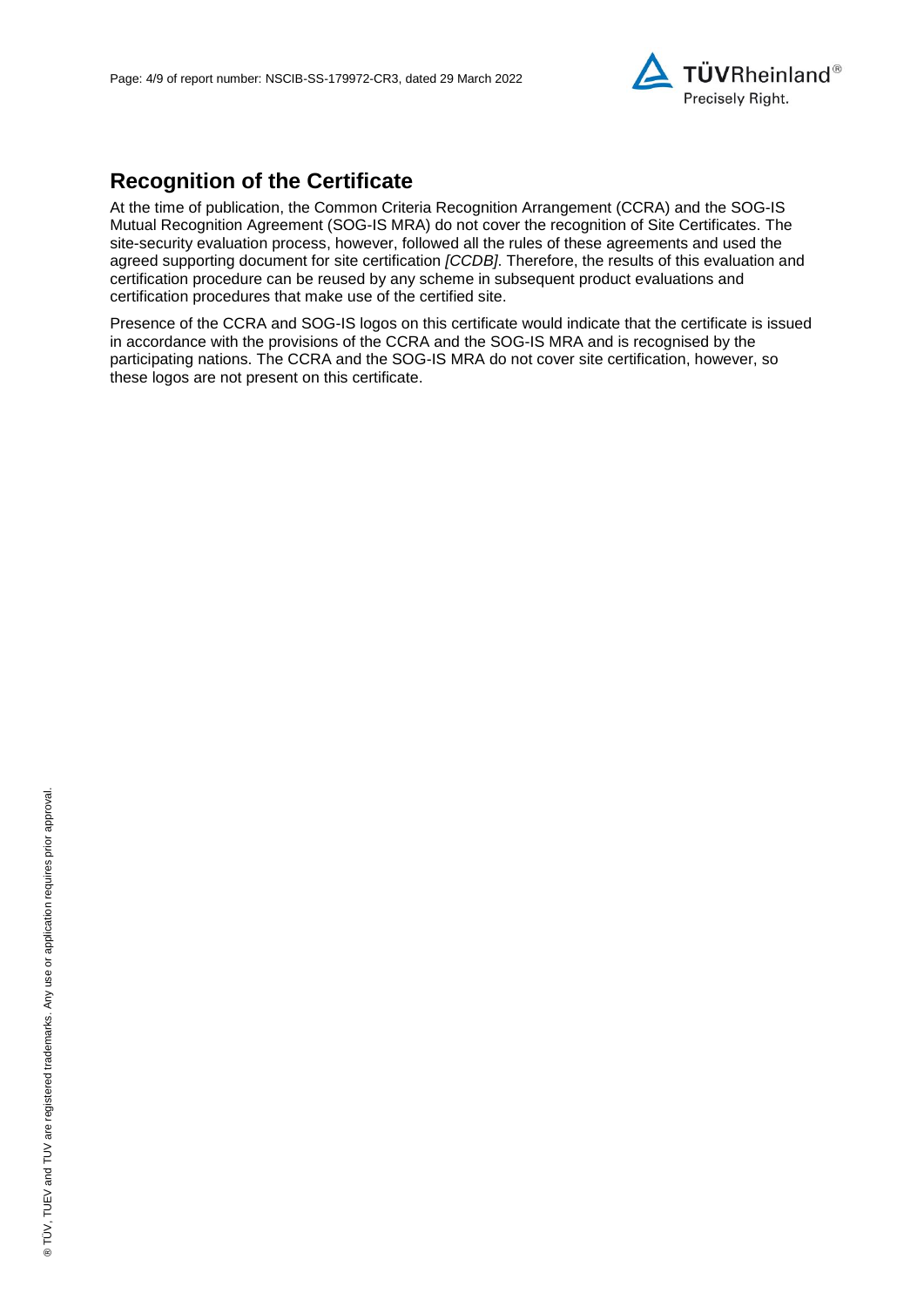

### **1 Executive Summary**

This Certification Report states the outcome of the Common Criteria security evaluation of the [GCO](#page-0-3)  [Operation Site.](#page-0-3) The operator of the site is [Felica Networks, Inc.](#page-0-4) located in Tokyo, Japan and they also act as the sponsor of the evaluation and certification.

The evaluated site is: [GCO Operation Site.](#page-0-3)

The site is used by [Felica Networks, Inc.](#page-0-4) to participate in the development, testing and production of hardware/software for secure IC hardware products. To perform its activities, the site uses the [Felica](#page-0-4)  [Networks, Inc.](#page-0-4) provided remote IT-infrastructure and local IT equipment (workstations, router, VPN) and works according to the [Felica Networks, Inc.](#page-0-4) defined processes

The site activities could be related to Phase 1 of the seven phases of the Lifecycle Model as defined in *[PP]*.

The site has been evaluated by SGS Brightsight B.V. located in Delft, The Netherlands. The evaluation was completed on 29 March 2022 with the approval of the ETR. The certification procedure has been conducted in accordance with the provisions of the Netherlands Scheme for Certification in the Area of IT Security *[NSCIB]*.

The scope of the evaluation is defined by the Site Security Target *[SST]*, which identifies assumptions made during the evaluation and the level of confidence (evaluation assurance level) the site is intended to satisfy for product evaluations. Users of this site certification are advised to verify that their own use of, and interaction with, the site is consistent with the Site Security Target, and to give due consideration to the comments, observations and recommendations in this certification report.

The results documented in the Evaluation Technical Report *[ETR]<sup>1</sup>* and *[STAR]<sup>2</sup>* for this site provide sufficient evidence that this site meets the EAL4 augmented assurance components ALC\_CMC.4, ALC\_CMS.4, ALC\_DEL.1, ALC\_DVS.2 (at AVA\_VAN.5 level), ALC\_LCD.1 and ALC\_TAT.1.

<span id="page-4-0"></span>The evaluation was conducted using the Common Methodology for Information Technology Security Evaluation, Version 3.1 Revision 5 *[CEM]* and the Supporting Document Guidance: CCDB-2007-11- 001 Site Certification, October 2007, Version 1.0, Revision 1 *[CCDB]*, for conformance to the Common Criteria for Information Technology Security Evaluation, Version 3.1, Revision [5](#page-4-0) *[CC]*.

TÜV Rheinland Nederland B.V., as the NSCIB Certification Body, declares that the evaluation meets all the conditions of the Common Criteria and that the site certificate will be included on the NSCIB Certificates list. Note that the certification results apply only to the specific site, used in the manner defined in the *[SST]*.

l

<sup>1</sup> The Evaluation Technical Report contains information proprietary to the developer and/or the evaluator, and is not available for public review.

<sup>2</sup> The Site Technical Audit Report contains information necessary to an evaluation lab and certification body for the reuse of the site audit report in a TOE evaluation.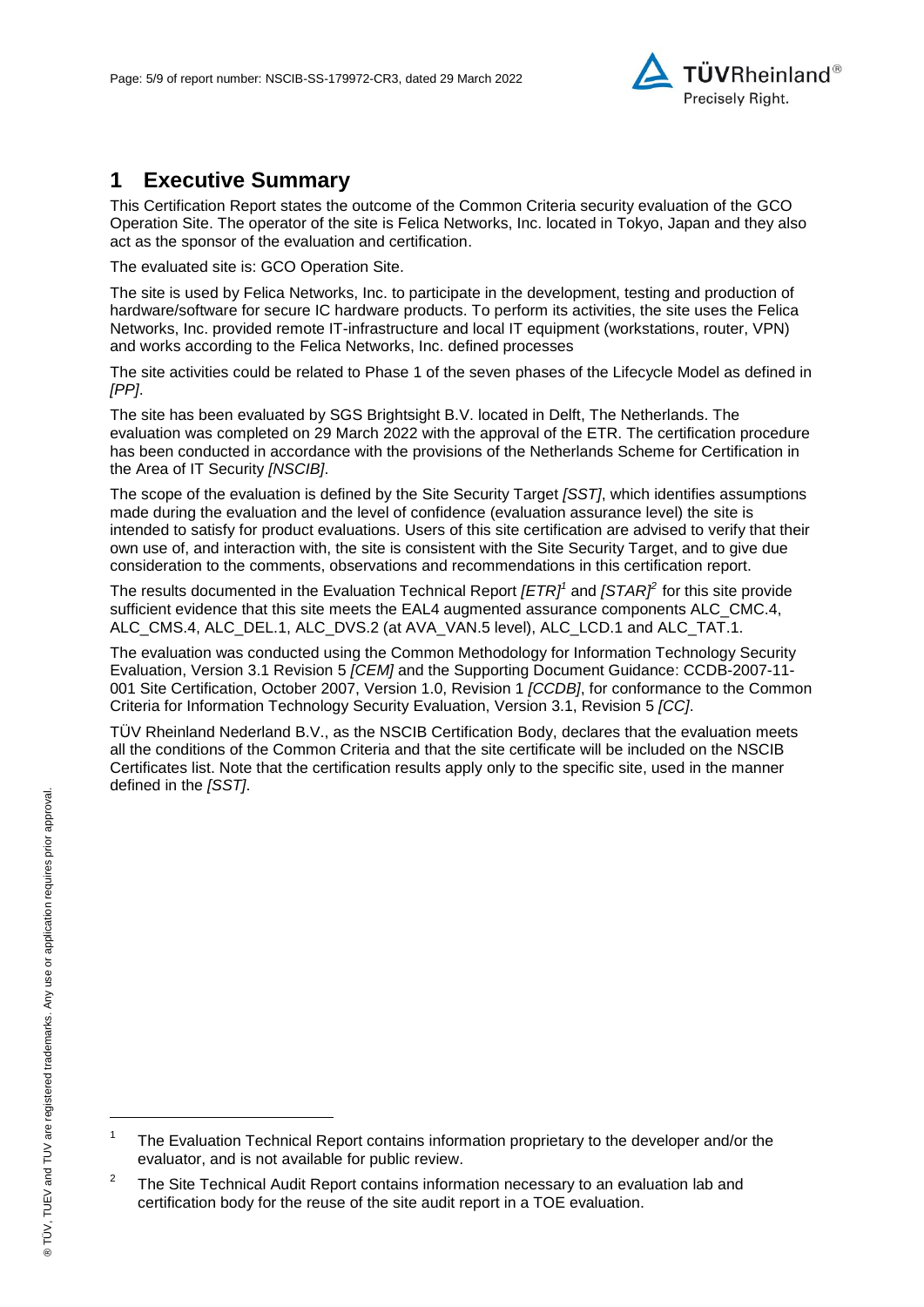

### **2 Certification Results**

#### *2.1 Site Identification*

The Target of Evaluation (TOE) for this evaluation is the [GCO Operation Site](#page-0-3) located in Tokyo, Japan.

#### *2.2 Scope: Physical*

This site certification considers a single building location occupied only by [Felica Networks, Inc.](#page-0-4)

The area where the relevant activities take place is limited to the 10th floor and 16th floor in the Gate City Osaki West Tower.

#### *2.3 Scope: Logical*

The site is used by the Technical Development Dept.2 to perform development and testing of embedded software for security IC. There is a development server, with a dedicated network including a firewall and local IT equipment on the site. A provision has been made that can allow a controlled, remote access for certain levels of development activities. The configuration management is provided by the configuration management tool in the development server. The shipment of secure items is controlled in accordance with the procedure agreed with the platform client.

The activities performed on the site are part of the Security IC Embedded Software Development (Phase 1) as defined in *[PP]*.

Within this phase, the site is involved in:

- $\triangleright$  ALC DVS to control access to the assets (at AVA VAN.5 level).
- $\triangleright$  ALC CMC/CMS to handle the site internal documentation and TOE development-related configuration items.
- $\triangleright$  ALC\_LCD as part of TOE development and testing.
- ALC\_TAT as part of TOE development and testing.
- $\triangleright$  ALC\_DEL as part of the TOE delivery to the customer or customer's site.

#### *2.4 Evaluation Approach*

The evaluation is a re-evaluation, based on developer documentation of a minor site change.

In the evaluation all evaluator actions, including a site visit, have been performed remotely. For assessment of the ALC\_DVS aspects, the Minimum Site Security Requirements *[MSSR]* have been used.

#### *2.5 Evaluation Results*

The evaluation lab documented its evaluation results in the *[ETR] 3* , which references other evaluator documents. To support reuse of the site evaluation activities a derived document *[STAR] <sup>4</sup>* was provided and approved. This document provides details of the site evaluation that must be considered when this site is used in a product evaluation.

The evaluation lab concluded that the site meets the assurance requirements listed in the *[SST]* as assessed in accordance with *[CC], [CEM]* and *[CCDB]*.

4 The Site Technical Audit Report contains information necessary to an evaluation lab and certification body for the reuse of the site audit report in a TOE evaluation.

l

<sup>3</sup> The Evaluation Technical Report contains information proprietary to the developer and/or the evaluator, and is not available for public review.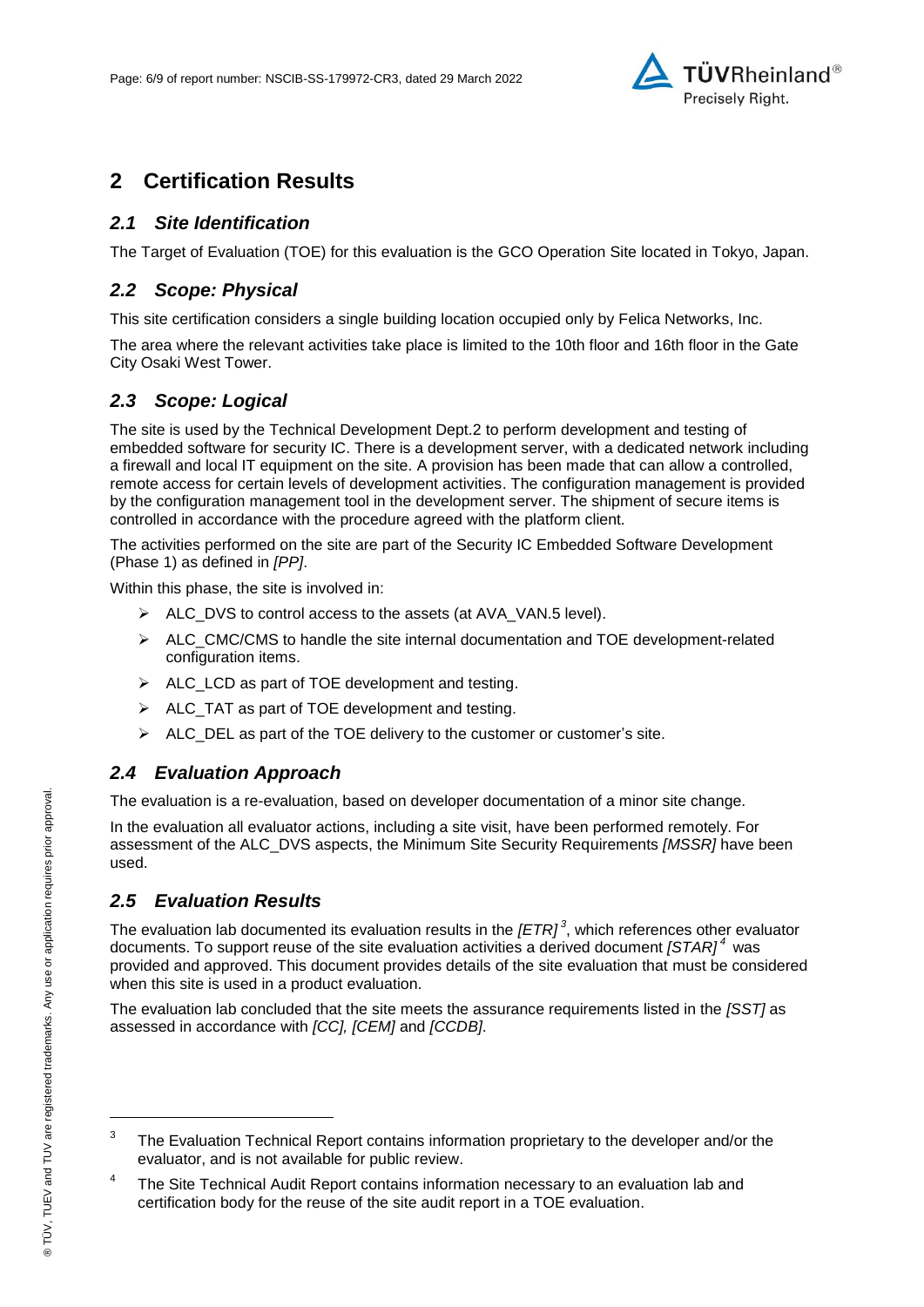

#### *2.6 Comments/Recommendations*

The Site Security Target *[SST]* contains necessary information about the usage of the site. During a product evaluation, the evidence for fulfilment of the Assumptions listed in the *[SST]* shall be examined by the evaluator of the product when reusing the results of this site evaluation.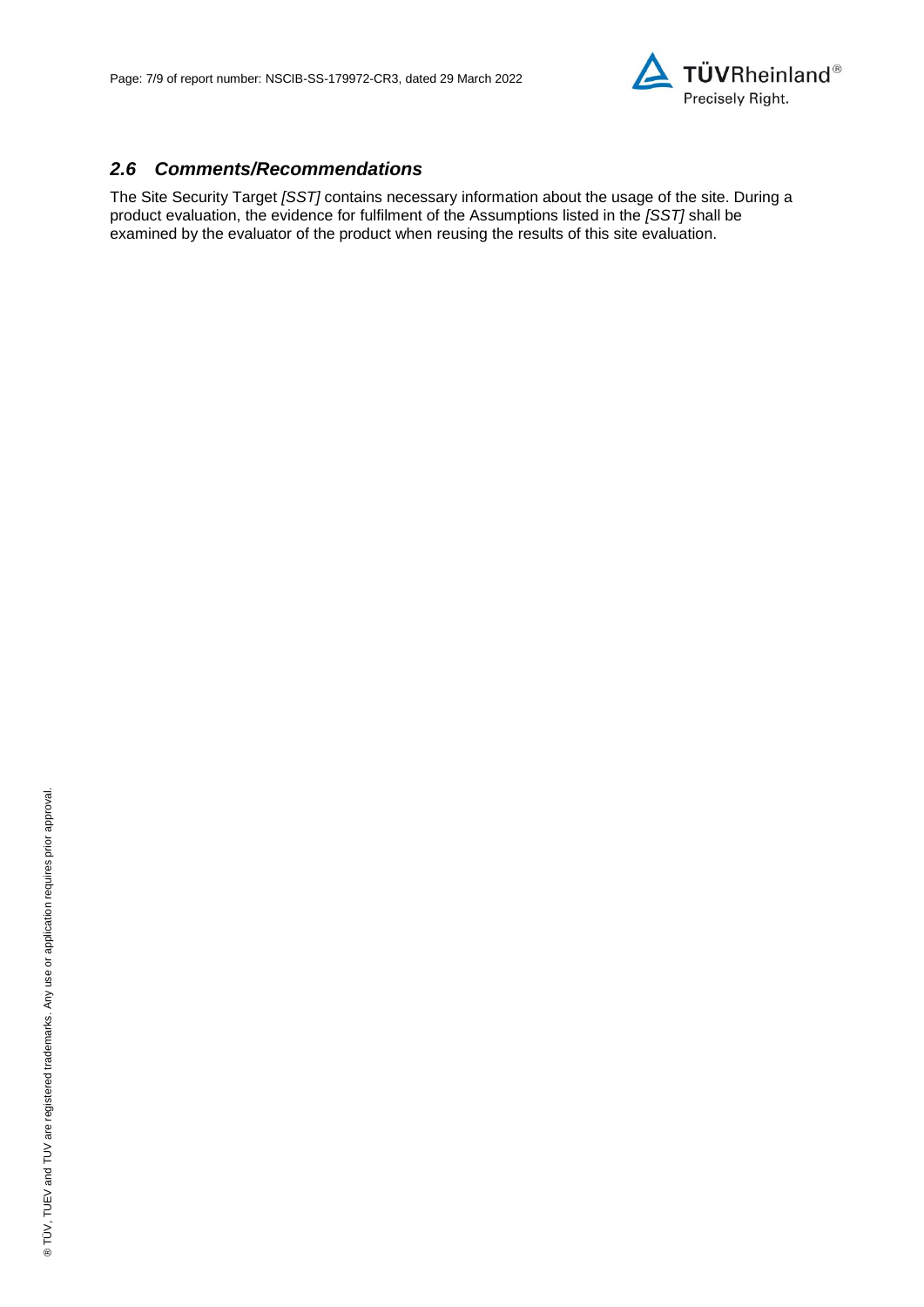

# **3 Site Security Target**

The [Site Security Target for GCO Operation site, SST-E01-10, Version 1.10, December 2019](#page-8-0) *[SST]* is included here by reference.

### **4 Definitions**

This list of acronyms and definitions contains elements that are not already defined by the CC or CEM:

| ΙT           | Information Technology                                          |
|--------------|-----------------------------------------------------------------|
| <b>ITSEF</b> | <b>IT Security Evaluation Facility</b>                          |
| JIL          | Joint Interpretation Library                                    |
| <b>MSSR</b>  | <b>Minimum Site Security Requirements</b>                       |
| <b>NSCIB</b> | Netherlands Scheme for Certification in the area of IT Security |
| <b>TOE</b>   | <b>Target of Evaluation</b>                                     |
|              |                                                                 |